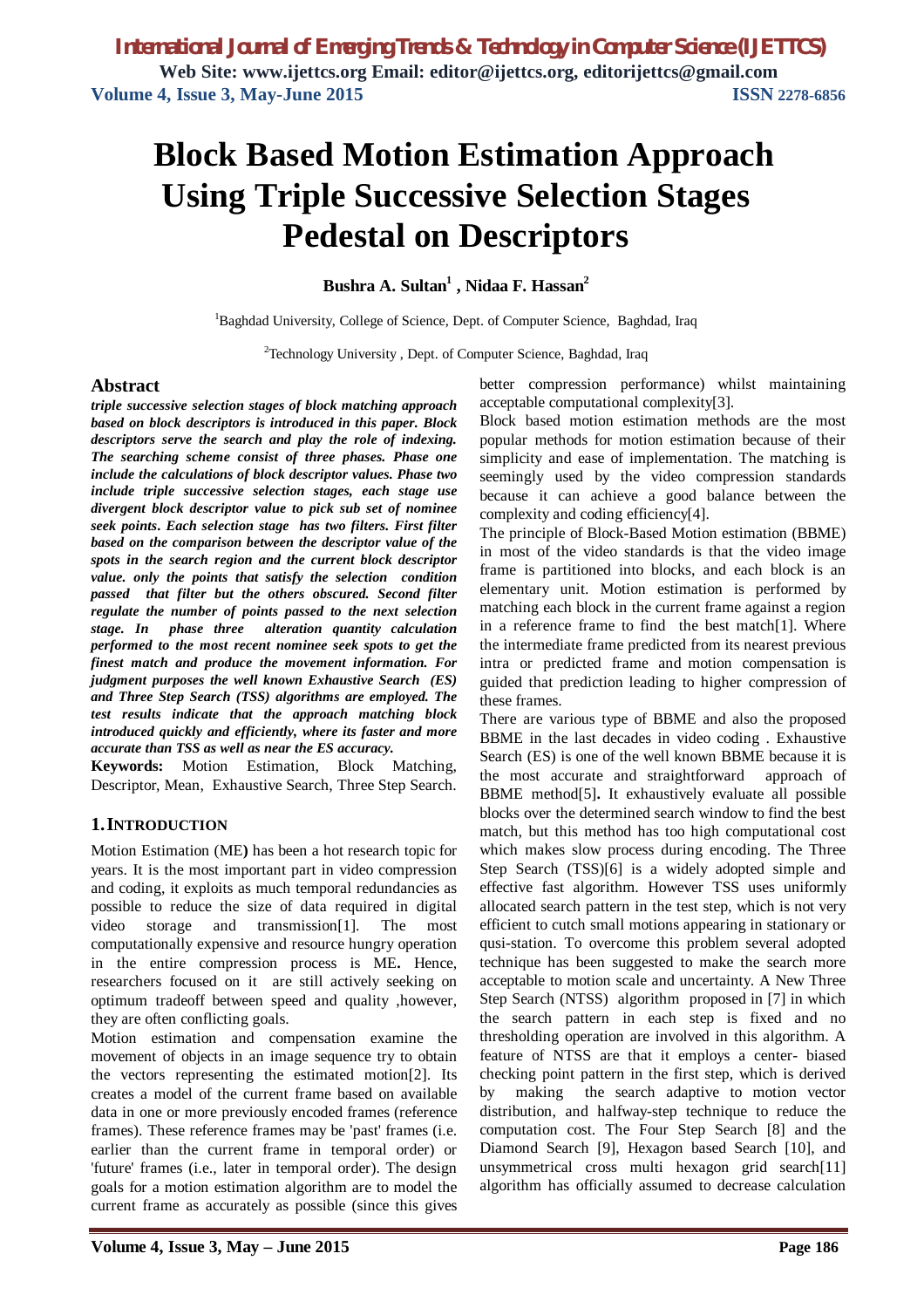density by using fairly few points with no corrupting image quality.

In this paper a new approach of block based motion estimation and compensation is adopted based on blocks' descriptors values entitled Descriptor Based Search **(**DBS**)**. This approach removes even less impossible candidate blocks with full search window, so, decreases heavy Sum of Square Differences (SSD) computations of the full search while providing an optimal motion vectors. The main concerns of the proposed search approach are:

- Each overlapped blocks in the frames is assigned three descriptors values, which are functions of block content.
- Reduce the number of block matching operation in the search window by replacing it with single value matching ( matching the blocks' descriptors).
- The descriptors says if the blocks similar they must have approximately the same value, but blocks with the same descriptors values may not the same.

So, the proposed DBS approach specify the candidate blocks that similar in their descriptor values using single value matching to be examined later using block based matching operation.

## **2.THE PROPOSED SERACH SYSTEM**

The structure of the proposed DBS system summarized in figure 1, where the system consists of following three phases :

 **Phase one "Descriptor's Calculation":** For all overlapped blocks in Y band of the two inputs frame compute the descriptor values (i.e. current frame Fn+1 and the referenced frame Fn)





 **Phase two "Single Value Matching Operation":** This is the selection phase that promotes sub set of search points to be passed to the next phase (Block Matching Operation). The process is started by opening full window then triple successive selection stages had been applied where each stage use divergent blocks' descriptors value to pick sub set of nominee search points. So, each selection stage has two filters: First filter based on the comparison between the descriptor value of the points in the search area and the current block descriptor value. only the points that satisfy the selection condition passed that filter but the others obscured. Second filter regulate the number of points passed to the next selection stage and this number specified by passing condition .

 **Phase three "Blocks Matching Operation" :** For all candidate search points reached that stage compute block distortion measurement (i.e. SSD) to find the best match and produce the motion information.

As a preprocessing stage the search area size (SAS) must be determine to construct the priority of the search point of that area (i.e. the center points assigned priority zero and the point around and adjacent to it is assigned priority one and so on the priorities assigned incrementally relative to the farness from center of the search area. Figure 2 give an example of the priority values assigned to each points in the search area when the SAS equal to 2  $(i.e.[-2..2]).$ 

| $-2$           | -1             | 0              | 1              | $\overline{2}$ |
|----------------|----------------|----------------|----------------|----------------|
| 3              | $\overline{2}$ | $\overline{2}$ | $\overline{2}$ | 3              |
| $\overline{2}$ | 1              | 1              | 1              | $\overline{2}$ |
| $\overline{2}$ | 1              | $\bf{0}$       | 1              | $\overline{2}$ |
| $\overline{2}$ | 1              | 1              | 1              | $\overline{2}$ |
| 3              | $\overline{2}$ | $\overline{2}$ | $\overline{2}$ | 3              |
|                |                |                |                |                |

**Figure 2** The priorities assigned to each point within the search area when (SAS=2)

Each phase of the proposed system is explained in more details in the following subsections:

#### **2.1 Block Descriptors' Calculations:**

**Step1:** Weights Calculation where weights defined as a magnitude of pixels within the block. One set of weight formed in lower-order weight to measure weighted means for each pixel within the block. Weights can be computed as:

$$
W(i) = \begin{cases} \frac{1}{8} \left( \frac{L}{2} - i - \frac{1}{2} \right) & \text{for } i = \left[ 0, \frac{L}{2} \right) \\ -W(L - 1 - i) & \text{for } i = \left[ \frac{L}{2} - 1, L \right) \end{cases}
$$
(1)  

$$
W1(i) = [W(i) * 100] \text{ for } i = [0, L)
$$
(2)

Where

- *L* is the block length
- *W* is the real part of the weights.
- *W1* is the integer part of the weights.

Table (1) lists the values of W and W1 when  $(L=8)$ . The values of the weights shown in that table is symmetric and high weight values given to the pixels near the edge of the block while the pixels near the center of the block assigned the lowest weights value. This step is calculated once time after determining the block length.

**Table 1:** Weight values when (block length  $= 8$ )

| Ŵ | 6   | 1.0          | 0.9 |       | $-0.91$ $-1.05$ $1.12$ $1.16$ |               |  |
|---|-----|--------------|-----|-------|-------------------------------|---------------|--|
| W | 117 | $112$ 105 92 |     | $-92$ | $-105$                        | $-112$ $-117$ |  |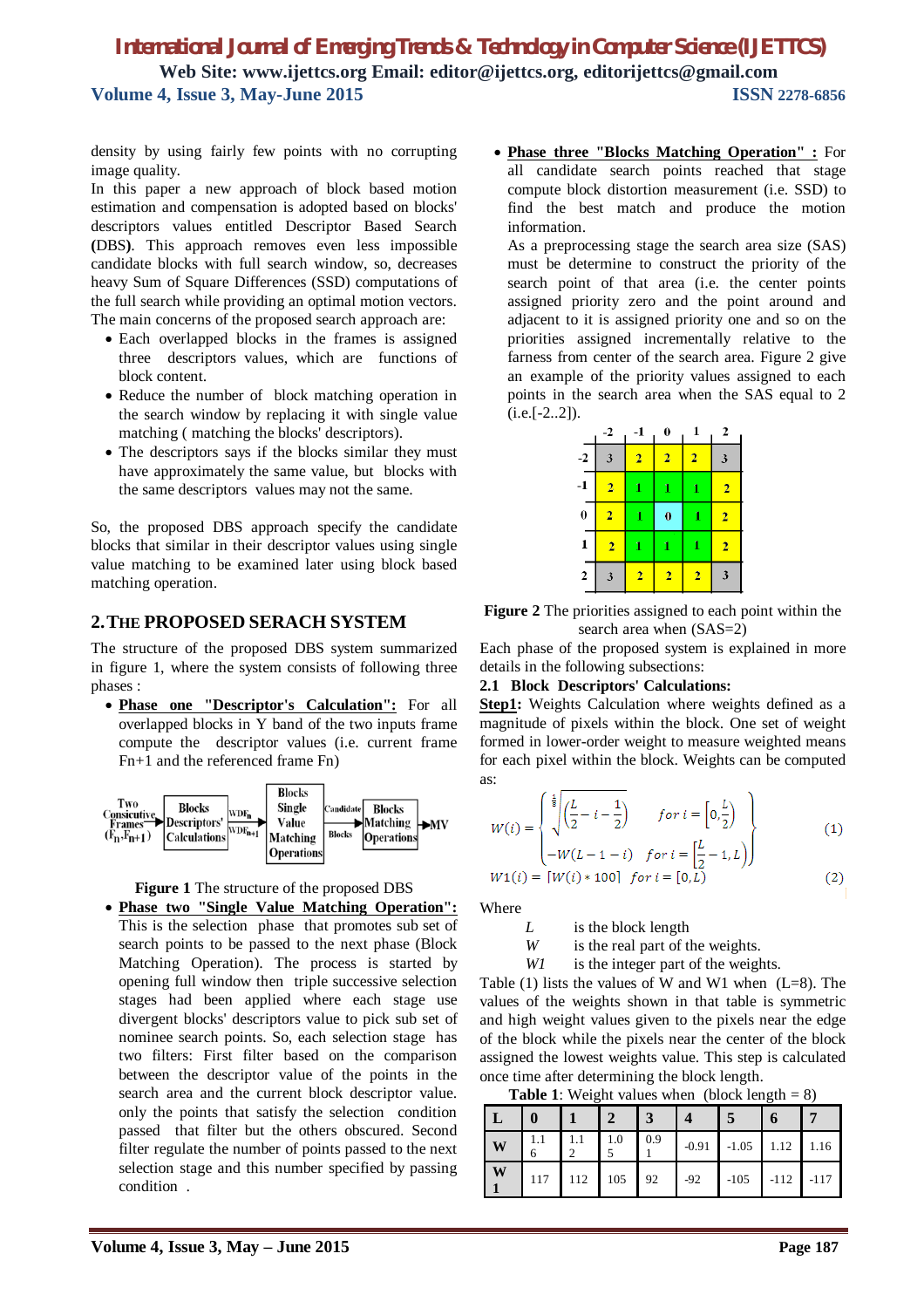**Step2:** Descriptors' calculations, so in this step convert the two input frames from RGB color model to YUV color model then compute the block's descriptor values for each overlapped block of Y band using the following equations:

$$
Mean(x, y) = \frac{1}{t^2} \sum_{r=x}^{x+L-1} \sum_{c=y}^{y+L-1} YB(r, c)
$$
 (3)

$$
Mom_X(x, y) = \sum_{r=x}^{x+L-1} \sum_{c=y}^{y+L-1} YB(r, c) * W1(r-x)
$$
 (4)

$$
Mom_Y(x,y) = \sum_{c=y}^{y+L-1} \sum_{r=x}^{x+L-1} YB(r,c) * W1(c-y)
$$
 (5)  
Where :

*L* is length of the block.

- *x & y* is top left hand corner coordinates of the block (i.e. the starting spot of the block). *YB* represents the Y band of the frame. *W1* is the integer part of the weights. *Mean* represents the mean (i.e. average) of the
- block.
- *Mom\_X* & *Mom\_Y* represent low order moments around x coordinate and around y coordinate respectively.

#### **2.2 Blocks Single Value Matching Operations**

In this phase the matching process performed between the block's descriptor values in the current frame and all blocks' descriptor values within the search area of the referenced frame to find the best match. The matching process included successive three stages of single value matching operation. Each stage used distinct descriptor value for matching where mean used by stage one, moment around x coordinate and moment around y coordinate used by stages two and three respectively. In each stage different steps of operation is performed in addition to the matching step like conditional selection and sorting. In other word the role of this phase is selection since it promotes sub set of candidate blocks to be passed to the next phase. The proposed steps are explained below where steps (1,2) belong to stage one, step3 belong to stage two finally step4 belong to stage three :

**Step0**: for all blocks in the current frame do the following steps:

**Step1:** compute the difference between mean value of the block in the current frame and all overlapped blocks within the search area in the reference frame starting from the least priority points using the following equation:

$$
Dif_{(x,y)} = [|mean_r(x + sx, y + sy) - mean_c(x,y)|] \quad (6)
$$

Where

- *x & y* is the center of the search area in the reference frame as well as top left corner coordinates of the block in the current frame
- *sx & sy* is the displacement from center of the search area
- *Mean<sup>r</sup>* & *Mean<sup>c</sup>* represent the mean of the reference and the current frames respectively

all computed differences stored Buf\_Dfr0, where it is a sequential array and each entrance of it holds four values (the difference ,Priority, X and Y are the coordinates of the upper left corner of the block). During differences calculation process the minimum and maximum difference determined the range of the acceptable difference and to flag the points with acceptable difference .

**Step2:** all differences stored in Buf\_Dfr0 that are flagged as acceptable difference and had priority value less than or equal to  $\beta$  1 selected to be stored in another sequential array named Buf\_Dfr1 Where each entrance that holds three values (the difference, X and Y are the coordinates of the upper left corner of the block). Sort later Buf\_Dfr1 in climbing order according to the difference item and if the number of entries from Buf\_Dfr1 rank greater than Z1 (i.e. passing condition1) then partially of them are passed to the successive selection stage. Otherwise, all passed.

Where 
$$
Z1 = Buf_{Len1} - \frac{Buf_{Len1}}{\sigma}
$$
,  $Buf_{Len1}$  is the maximum number of entry in But  $Dfr1$  and  $\sigma \in \{3, 4, 5\}$ 

**Step3:** for all passed blocks indexes  $(x1,y1)$  stored in Buf Dfr1 compute their moment around x difference from the current block moment around x using:

$$
Dif_{(x,y)} = \left[ \left| \frac{\text{Mom}_{X_{r}}(x1, y1) - \text{Mom}_{X_{c}}(x, y)}{\left| \text{Mom}_{X_{r}}(x1, y1) \right| + \left| \text{Mom}_{X_{d}}(x, y) \right| + \alpha} * N_{bin} \right| \right] \text{ 7}
$$

Where

- *x & y* Is the center of the search area in the reference frame as well as top left corner coordinates of the block in the current frame
- *x1& y1* is the x and y coordinates of the search point stored in List\_Dif1
- $Mom_X r$  &  $Mom_X c$  represent the moment around x coordinate of the reference and the current frames respectively.
- *α* is the value of bias to avoid division by zero or very small value .
- *N* bin is the number of holders to determine the value of the difference to be true in the range [0..N\_bin].

all computed differences less than  $(N_b$ in- β 2) where  $β$  2  $\in$  {5,6,7} (i.e. satisfy the selection condition2) stored in new array called Buf\_Dfr2 with the same entry definition of Buf\_Dfr1. Sort later Buf\_Dfr2 in climbing order according to the difference item and if the number of entries from Buf\_Dfr2 rank greater than Z2 (i.e. passing condition2) then partially of them are passed to the successive selection stage. Otherwise, all passed.

Where 
$$
Z2 = Bu f_{Len2} - \frac{Bu f_{Len2}}{\sigma + 1}
$$
 and  $Bu f_{Len2}$  is the maximum number of entry in But Dfr2.

**Step4:** for all passed blocks indexes  $(x1,y1)$  stored in Buf\_Dfr2 compute their moment around y coordinate difference from the current block moment around y coordinate using equation (7) but replace Mom\_X term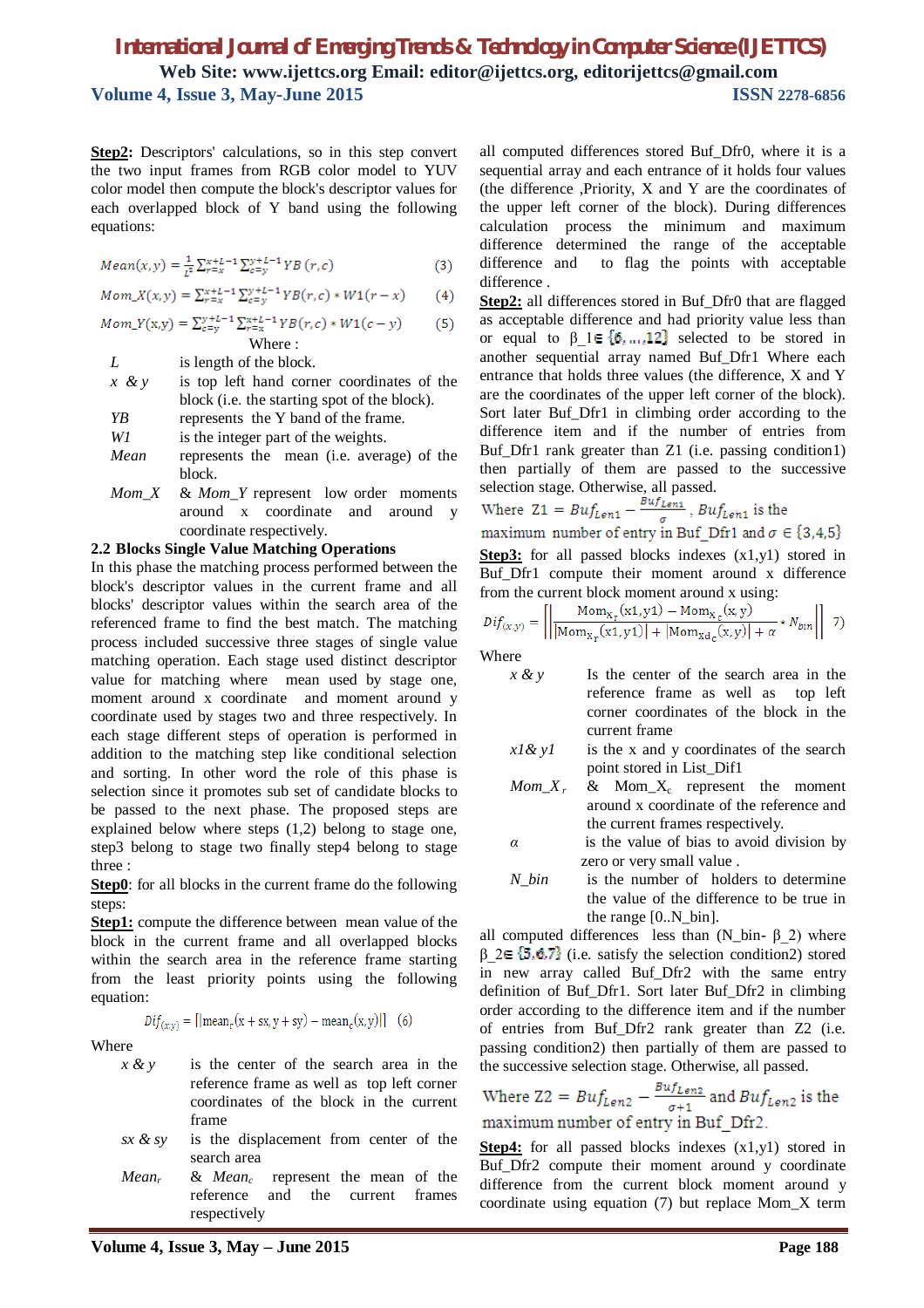with Mom Y term. All computed differences less than (N\_bin- $\beta$ \_2) (i.e. satisfy the selection condition2) stored in new array called Buf\_Dfr3 with the same entry definition of Buf\_Dfr1. Buf\_Dfr3 sorted in ascending order according to the difference entry. The first M'th entries selected from Buf\_Dfr3, where each pair of (x,y) represent the top left corner coordinate the candidate blocks that will be passed to the next phase.

#### **2.3Blocks Matching Operations:**

Compute SSD for all candidates blocks M and the current block and then choose as little as one, but if the SSD calculated fewer than  $\yen \in \{0,1,2,3\}$  leave out the remaining blocks and computes motion vector (MV).

## **3.TESTS RESULTS**

The concert of the proposed searching scheme DBS were conducted to access using many sets of tests . Family and Flowers used as video test samples, (with frame size qualifications: size=320x240 pixels and size=352x240 pixels for Family and Flowers respectively, color depth=24 bit) , had been used. All methods tests done with (block length=8) and tests for DBS done when  $(\alpha=10)$  and  $(N_bin=30)$ .

The performance of the suggested DBS studied by taken into consideration Several parameters. Table (2) list all tests done for DBS with the first P-frame of two videos (Family and Flowers) when  $(\beta_1 = 8)$  and SAS [-7..7].

| <b>Table 2:</b> List all tests done with the first P-frame of two |
|-------------------------------------------------------------------|
| videos (Family and Flowers) when $(\beta_1 = 8)$ and SAS [-       |
|                                                                   |

| 7.71     |                |    |            |                     |                |                     |  |
|----------|----------------|----|------------|---------------------|----------------|---------------------|--|
|          |                |    | Family     |                     | <b>Flowers</b> |                     |  |
| $\sigma$ | $\beta$ 2      | M  | <b>MAE</b> | <b>ST</b><br>(Sec.) | <b>MAE</b>     | <b>ST</b><br>(Sec.) |  |
|          |                | 6  | 3.702      | 0.0203              | 9.3315         | 0.0218              |  |
|          |                | 7  | 3.642      | 0.0199              | 9.1613         | 0.0223              |  |
|          |                | 8  | 3.593      | 0.0208              | 9.0027         | 0.0234              |  |
|          |                | 9  | 3.574      | 0.0203              | 8.8685         | 0.0237              |  |
|          | $\overline{7}$ | 10 | 3.559      | 0.0214              | 8.7759         | 0.0239              |  |
|          |                | 11 | 3.539      | 0.0221              | 8.7376         | 0.0242              |  |
|          |                | 12 | 3.518      | 0.0220              | 8.682          | 0.0237              |  |
|          |                | 13 | 3.496      | 0.0213              | 8.654          | 0.0247              |  |
|          |                | 14 | 3.483      | 0.0225              | 8.584          | 0.0244              |  |
| 3        | 6              | 6  | 3.711      | 0.0198              | 9.3686         | 0.0217              |  |
|          |                | 7  | 3.646      | 0.0196              | 9.1467         | 0.0222              |  |
|          |                | 8  | 3.594      | 0.0199              | 9.0035         | 0.0261              |  |
|          |                | 9  | 3.574      | 0.0202              | 8.86           | 0.0239              |  |
|          |                | 10 | 3.556      | 0.0207              | 8.7693         | 0.0231              |  |
|          |                | 11 | 3.541      | 0.0239              | 8.7253         | 0.0235              |  |
|          |                | 12 | 3.518      | 0.0211              | 8.6694         | 0.0241              |  |
|          |                | 13 | 3.494      | 0.0214              | 8.639          | 0.0508              |  |
|          |                | 14 | 3.482      | 0.0216              | 8.5692         | 0.0526              |  |
|          | 5              | 6  | 3.714      | 0.0193              | 9.4126         | 0.0457              |  |

|   |   | 7  | 3.643 | 0.0197 | 9.1474 | 0.0223 |
|---|---|----|-------|--------|--------|--------|
|   |   |    | 3.596 | 0.0199 | 8.9964 | 0.0225 |
|   |   | 9  | 3.573 | 0.0201 | 8.8684 | 0.0439 |
|   |   | 10 | 3.554 | 0.0205 | 8.7719 | 0.0295 |
|   |   | 11 | 3.539 | 0.0208 | 8.719  | 0.0235 |
|   |   | 12 | 3.524 | 0.0210 | 8.6659 | 0.0238 |
|   |   | 13 | 3.495 | 0.0213 | 8.64   | 0.0242 |
|   |   | 14 | 3.484 | 0.0217 | 8.5749 | 0.0244 |
|   |   | 6  | 3.722 | 0.0196 | 9.4121 | 0.022  |
|   |   | 7  | 3.661 | 0.0200 | 9.2337 | 0.0223 |
|   |   | 8  | 3.607 | 0.0202 | 9.0787 | 0.0227 |
|   |   | 9  | 3.590 | 0.0207 | 8.946  | 0.0231 |
|   | 7 | 10 | 3.573 | 0.0203 | 8.8339 | 0.0233 |
|   |   | 11 | 3.551 | 0.0203 | 8.79   | 0.0245 |
|   |   | 12 | 3.531 | 0.0219 | 8.7055 | 0.0245 |
|   |   | 13 | 3.511 | 0.0218 | 8.681  | 0.0248 |
|   |   | 14 | 3.497 | 0.0211 | 8.5954 | 0.0245 |
|   |   | 6  | 3.729 | 0.0196 | 9.4542 | 0.0211 |
|   |   | 7  | 3.664 | 0.0188 | 9.2241 | 0.021  |
|   |   | 8  | 3.610 | 0.0200 | 9.0845 | 0.022  |
|   |   | 9  | 3.591 | 0.0212 | 8.9458 | 0.0229 |
| 4 | 6 | 10 | 3.570 | 0.0210 | 8.8324 | 0.0228 |
|   |   | 11 | 3.554 | 0.0445 | 8.7828 | 0.023  |
|   |   | 12 | 3.530 | 0.0241 | 8.698  | 0.0225 |
|   |   | 13 | 3.508 | 0.0218 | 8.6723 | 0.0238 |
|   |   | 14 | 3.496 | 0.0221 | 8.587  | 0.0236 |
|   |   | 6  | 3.731 | 0.0200 | 9.4863 | 0.0215 |
|   |   | 7  | 3.661 | 0.0215 | 9.2177 | 0.0218 |
|   |   | 8  | 3.611 | 0.0222 | 9.0702 | 0.0224 |
|   |   | 9  | 3.590 | 0.0208 | 8.9378 | 0.0226 |
|   |   | 10 | 3.568 | 0.0211 | 8.8219 | 0.0226 |
|   |   | 11 | 3.552 | 0.0214 | 8.7632 | 0.0238 |
|   |   | 12 | 3.535 | 0.0216 | 8.6781 | 0.0235 |
|   |   | 13 | 3.508 | 0.0220 | 8.6529 | 0.0238 |
|   |   | 14 | 3.497 | 0.0220 | 8.5709 | 0.0246 |
|   |   | 6  | 3.727 | 0.0202 | 9.5755 | 0.0223 |
|   |   | 7  | 3.670 | 0.0195 | 9.3869 | 0.0227 |
|   |   | 8  | 3.619 | 0.0203 | 9.1733 | 0.0234 |
|   |   | 9  | 3.600 | 0.0206 | 9.0086 | 0.0235 |
|   | 7 | 10 | 3.581 | 0.0206 | 8.9125 | 0.0233 |
| 5 |   | 11 | 3.558 | 0.0214 | 8.8561 | 0.024  |
|   |   | 12 | 3.533 | 0.0215 | 8.7599 | 0.024  |
|   |   | 13 | 3.513 | 0.0213 | 8.7087 | 0.0241 |
|   |   | 14 | 3.499 | 0.0217 | 8.6052 | 0.0243 |
|   |   | 6  | 3.733 | 0.0191 | 9.5913 | 0.0221 |
|   | 6 | 7  | 3.674 | 0.0203 | 9.3771 | 0.0229 |
|   |   | 8  | 3.622 | 0.0210 | 9.1851 | 0.0224 |

 $\overline{1}$ 

 $\overline{1}$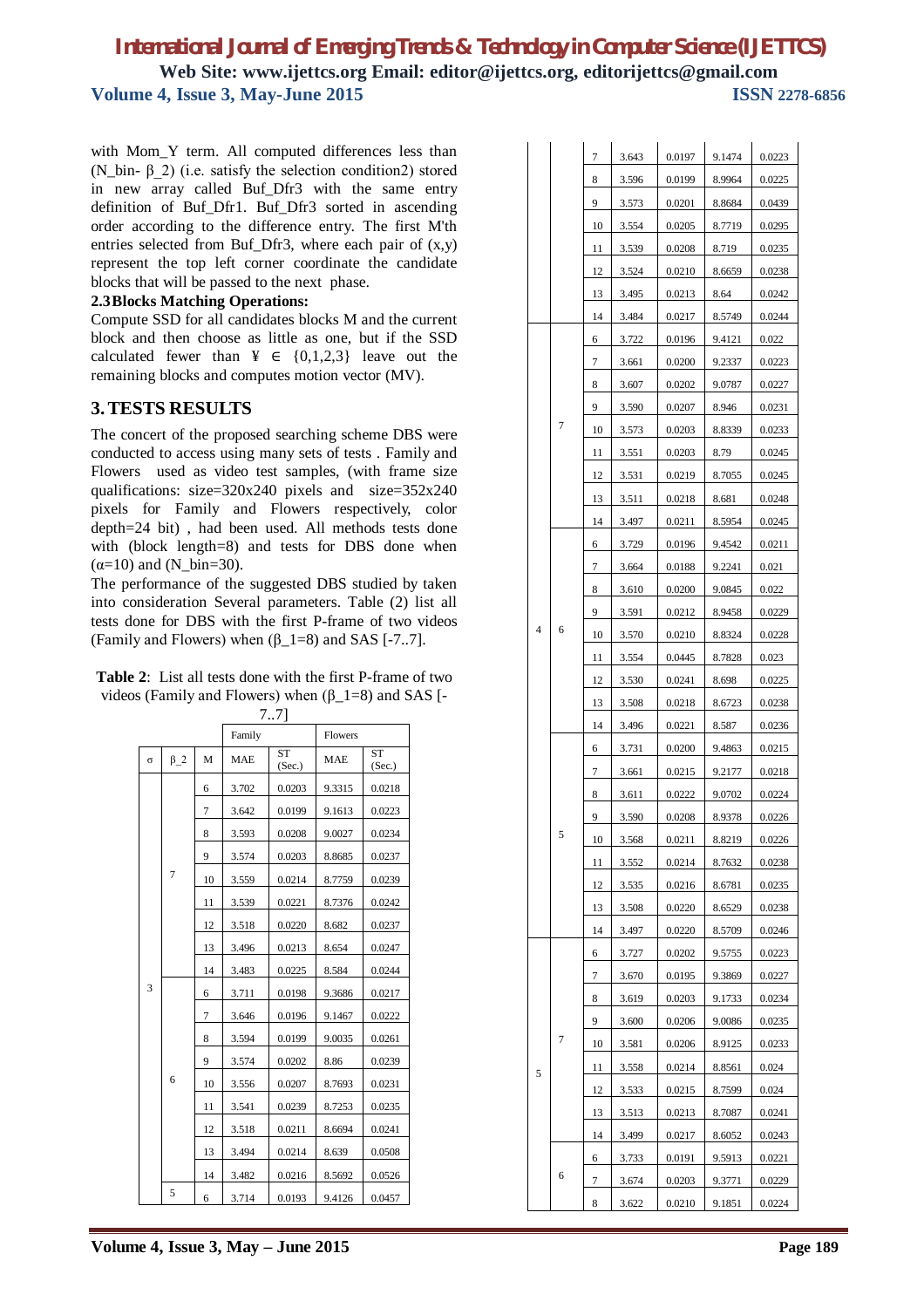|  |   | 9  | 3.602  | 0.0210 | 9.0083 | 0.0233 |
|--|---|----|--------|--------|--------|--------|
|  |   | 10 | 3.578  | 0.0212 | 8.9108 | 0.0231 |
|  |   | 11 | 3.561  | 0.0356 | 8.8496 | 0.0236 |
|  |   | 12 | 3.533  | 0.0334 | 8.753  | 0.0237 |
|  |   | 13 | 3.511  | 0.0220 | 8.7277 | 0.0236 |
|  |   |    |        |        |        |        |
|  |   | 14 | 3.498  | 0.0215 | 8.5979 | 0.0242 |
|  |   | 6  | 3.735  | 0.0196 | 9.6304 | 0.0215 |
|  |   | 7  | 3.670  | 0.0198 | 9.371  | 0.022  |
|  |   | 8  | 3.623  | 0.0196 | 9.1738 | 0.0226 |
|  |   | 9  | 3.600  | 0.0200 | 9.0028 | 0.0226 |
|  | 5 | 10 | 3.575  | 0.0206 | 8.9034 | 0.0236 |
|  |   | 11 | 3.558  | 0.0210 | 8.8344 | 0.0233 |
|  |   | 12 | 3.537  | 0.0213 | 8.7351 | 0.0238 |
|  |   | 13 | 3.509  | 0.0215 | 8.7086 | 0.0245 |
|  |   | 14 | 3.4982 | 0.0218 | 8.5954 | 0.0246 |

Table (2) shows that some have an important impact parameter and the other did not. The belongings of the subsequent parameters are explored: (1)  $\beta$  1, (2)  $\beta$  2, (3) σ, (4) M and (5) SAS. Table (3) presents the accepted default values of these parameters, comprehensive tests were making before select the finest rate parameters.

**Table 3:**The values of the control parameters

| Paramete<br>r | Ambit | Defaul<br>t |
|---------------|-------|-------------|
| β1            | [612] | 8           |
| $\beta$ 2     | [57]  | 5           |
| $\sigma$      | [35]  | 4           |
| M             | [615] | 12          |
| <b>SAS</b>    | [78]  |             |

Table 4 shows a comparison between the mean absolute error (MAE) and search time (ST) in seconds. To test the application on the number of P-frames (1,2,3,4,5) video test using different search techniques (ES with SAS [-8,8] and [-7,7], TSS and DBS with SAS [-8,8] and [-7.7]). Results DBS is the average of all runs do with all parameters set pre-defined in Table (2) of the DBS (an average of best and worst cases) . Figure (3) summarize the results of tests comparing the performance of search techniques in the range of error, but the figure (4) to make comparisons in the period of time of the search, when the P-frame number is equal to one.

**Table 4**: A comparison between the error and the time to search through test applied to test video (P-frame No.  $(1,2,3,4,5)$  using (ES-7, ES-8, TSS, DBS-8, DBS-7).

| $\in \{1, 2, 3, 4, 5\}$ ) using (ES-7, ES-8, 1SS, DBS-8, DBS-7). |            |            |                     |                |              |  |  |
|------------------------------------------------------------------|------------|------------|---------------------|----------------|--------------|--|--|
|                                                                  |            | Family     |                     | <b>Flowers</b> |              |  |  |
| Frame<br>No.                                                     | Method     | <b>MAE</b> | <b>ST</b><br>(Sec.) | <b>MAE</b>     | ST<br>(Sec.) |  |  |
|                                                                  | <b>TSS</b> | 3.82       | 0.026               | 10.69          | 0.034        |  |  |

**Volume 4, Issue 3, May – June 2015 Page 190**

|                | DBS-7      | 3.58<br>0              | 0.021<br>5                       | 8.926                 | 0.024<br>6                |
|----------------|------------|------------------------|----------------------------------|-----------------------|---------------------------|
|                | DBS-8      | 3.58                   | 0.023                            | 9.190                 | 0.026                     |
|                | $ES-7$     | $\mathbf{1}$<br>3.28   | 8<br>0.117                       | 7.490                 | 9<br>0.132                |
|                |            | 3<br>3.17              | $\overline{0}$<br>0.154          |                       | 7<br>0.185                |
|                | $ES-8$     | $\overline{0}$<br>4.09 | 9<br>0.024                       | 7.479<br>10.19        | 8<br>0.033                |
|                | <b>TSS</b> | 3                      | 3                                | $\overline{0}$        | $\overline{0}$            |
|                | DBS-7      | 3.69<br>6              | 0.019<br>8                       | 8.179                 | 0.023<br>$\mathbf{1}$     |
| 2              | DBS-8      | 3.66<br>1              | 0.022<br>7                       | 8.384                 | 0.026<br>3                |
|                | $ES-7$     | 3.46<br>0              | 0.117<br>4                       | 6.906                 | 0.130<br>$\overline{c}$   |
|                | $ES-8$     | 3.28<br>5              | 0.150<br>$\mathcal{I}$           | 6.892                 | 0.164<br>9                |
|                | <b>TSS</b> | 4.60<br>3              | 0.025<br>8                       | 10.65<br>8            | 0.032<br>$\mathbf{1}$     |
|                | DBS-7      | 4.26<br>$\overline{0}$ | 0.020<br>3 <sup>7</sup>          | 8.680                 | 0.023<br>$\overline{4}$   |
| 3              | $DBS-8$    | 4.19<br>8              | 0.022<br>9                       | 8.908                 | 0.026<br>$\overline{4}$   |
|                | $ES-7$     | 3.89<br>0              | 0.111<br>$\overline{4}$          | 7.187                 | 0.131<br>3                |
|                | $ES-8$     | 3.67<br>8              | 0.149<br>$\mathbf{1}$            | 7.178                 | 0.164<br>3                |
|                | <b>TSS</b> | 2.01<br>$\tau$         | 0.027<br>8                       | 10.83<br>$\mathbf{1}$ | 0.032<br>5                |
|                | DBS-7      | 2.25<br>5              | 0.020<br>9                       | 8.707                 | 0.023<br>$\mathbf{1}$     |
| $\overline{4}$ | DBS-8      | 2.29<br>6              | 0.024<br>0                       | 8.854                 | 0.027<br>4                |
|                | $ES-7$     | 2.01<br>3              | 0.112<br>6                       | 7.351                 | 0.131<br>$\tau$           |
|                | $ES-8$     | 2.01<br>$\mathbf{1}$   | 0.152<br>$\boldsymbol{2}$        | 7.344                 | 0.193<br>$\overline{c}$   |
|                | <b>TSS</b> | 4.01<br>$\mathbf{1}$   | 0.025<br>$\overline{\mathbf{3}}$ | 11.01<br>1            | 0.032<br>$\overline{3}$   |
|                | DBS-7      | 4.00<br>9              | 0.020<br>8                       | 9.650                 | 0.023<br>$\boldsymbol{0}$ |
| 5              | DBS-8      | 3.92<br>1              | 0.023<br>8                       | 9.843                 | 0.026<br>4                |
|                | $ES-7$     | 3.71<br>7              | 0.127<br>0                       | 7.872                 | 0.129<br>7                |
|                | $ES-8$     | 3.56<br>6              | 0.147<br>5                       | 7.867                 | 0.163<br>$\overline{4}$   |



**Figure 3** To compare the results of the tests Performance of search techniques in the error term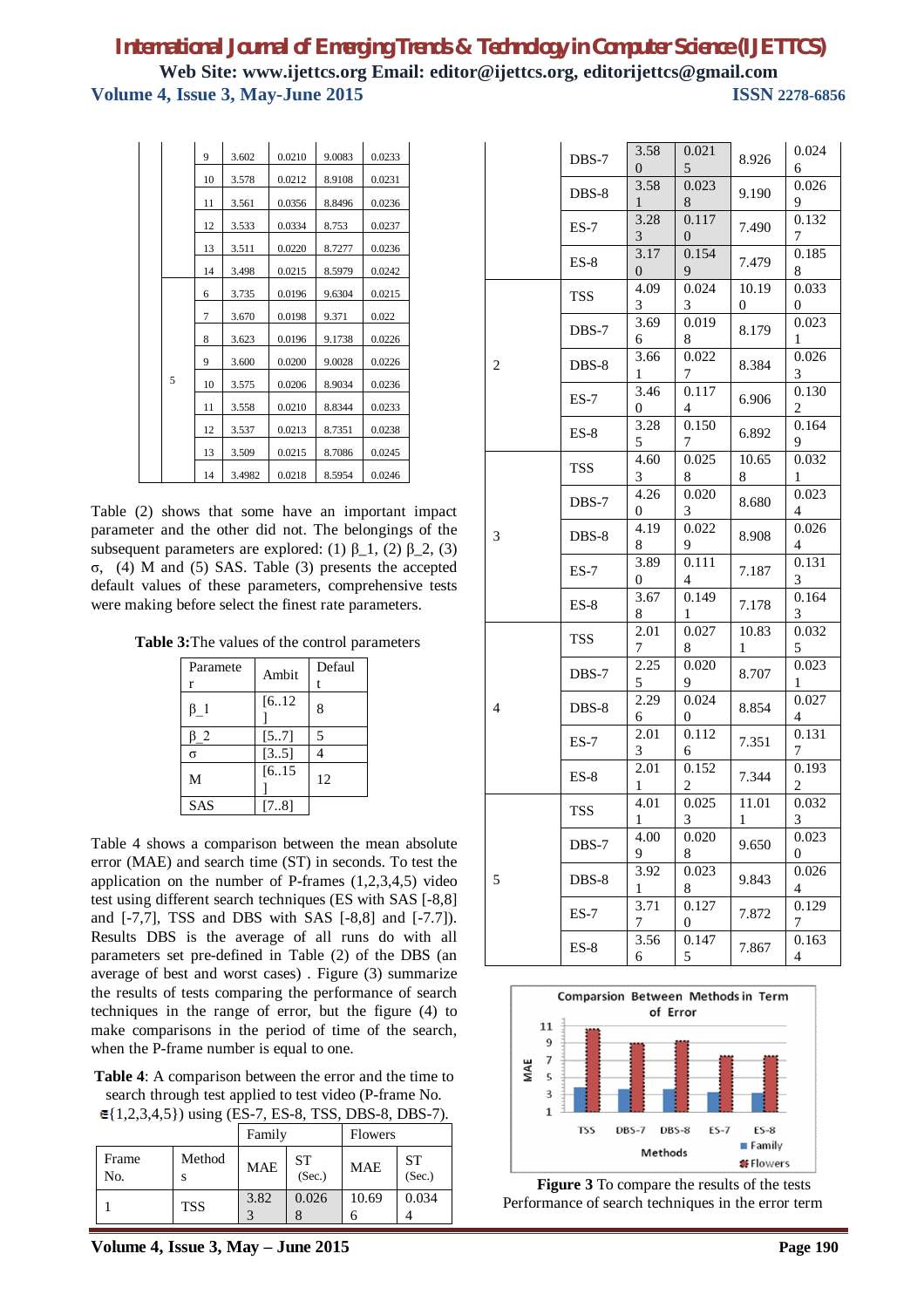

**Figure 4** To compare the results of the tests Performance of search techniques in the error search time term

Figure (5) selects the shaded part from table (4) (i.e. Pframe No.1 of Family) to construct the judgment between performance of means in term of MAE vs. ST (Sec.)



**Figure 5** Testing results that evaluating the performance of diverse search ways in expression of MAE vs. ST for (P-frame No.1 of Family).

Figure (6.a) and (6.b) the effects of  $\beta$  1 parameter on the error and the search appear in the time respectively. Whereas, the Figure (7.a) and (7.b) shows the effects of  $\sigma$ parameter on the error and the search time in a row. Figure (8.a) and (8.b) parameter effects  $\beta$  2 appear on the error and search time in a row, Finally figure (9.a) and (9.b) the effects of M parameter appear in the error and the search time in a row. All of these standards apply to the family P- frame NO.1 video effect. It signed different effects when these criteria increase or decrease.





**Figure 6** The effect of β\_1 (a. On error b. On search time**)**





**Figure 7** The effect of σ (a. On error b. On search time**)**



**Volume 4, Issue 3, May – June 2015 Page 191**